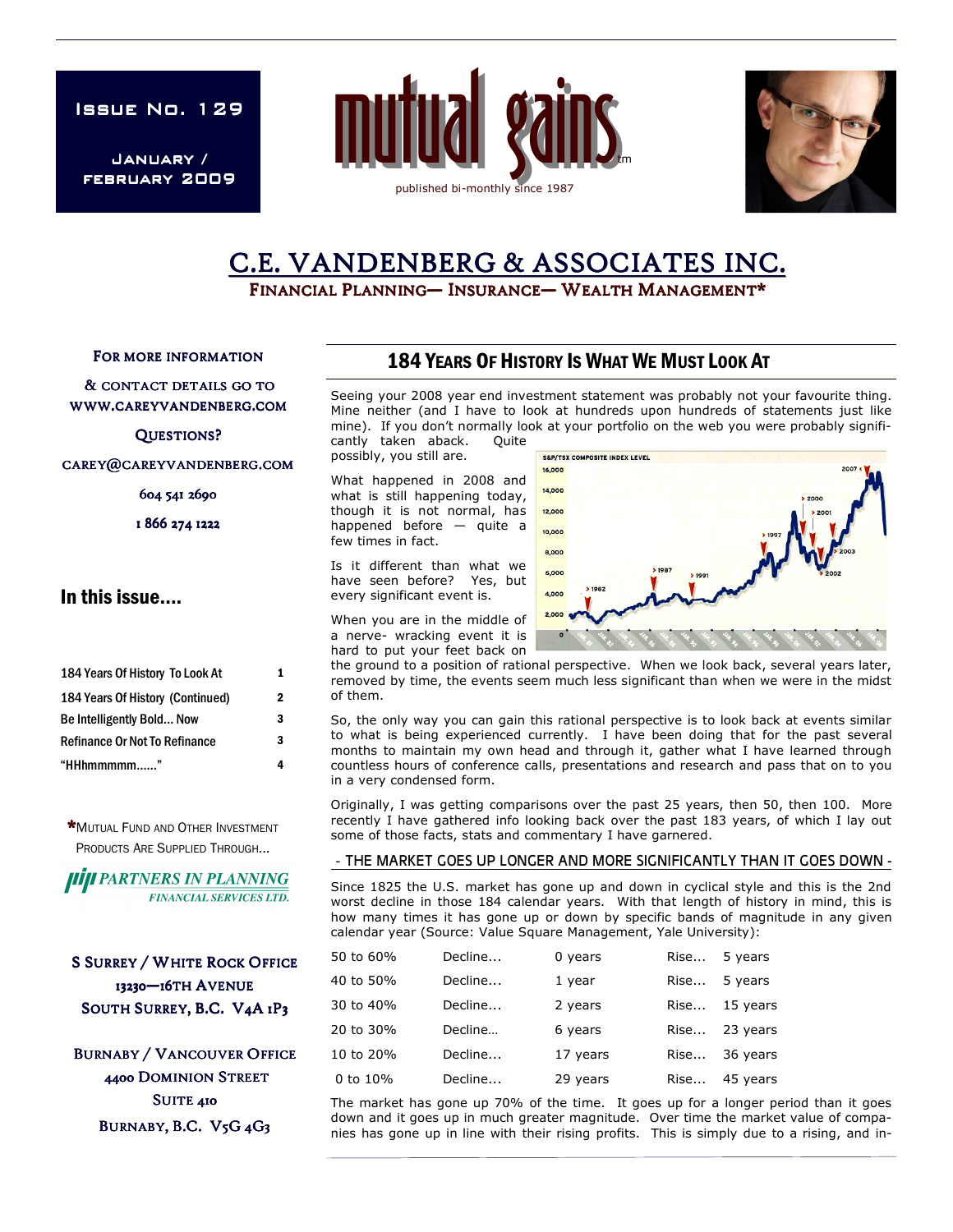creasingly wealthier population.

#### - THE FEELINGS OF TODAY HAVE BEEN FELT MANY TIMES IN THE PAST—

Bear (declining) markets are all about sentiment. That is what creates things to go down so much and on the other side of the coin to go up so euphorically - sentiment. Today that sentiment is negative and it's negative to an extreme. I suspect because things happened so fast everyone just ran for cover. What needs to be done is to try to look back to similar crisis's and try to feel what it would have felt like back then.

The review of events leading into the 1974 market bottom and 1975 rally can do this, particularly for those older than I. Politics in the U.K. and the U.S. were in a shambles. Nixon resigned as President before he could be impeached because of Watergate. The<br>Vietnam war was in the process of being lost. The Viet Cong was on it's way to capturing Saigon. Vietnam war was in the process of being lost. The Viet Cong was on it's way to capturing Saigon. London and House of Parliaments. The Arab oil embargo. Auto sales fell like a rock and the car makers announced massive layoffs. Inflation reached 11.3% in the U.S. and 17.2% in the U.K. U.S. unemployment reached a high of 9%. Talk surfaced about a return of the Great Depression of the 30's.

On December 9, 1975 TIME Magazine had a great summary of the event and mood of that era. You can read it here:

www.time.com/time/magazine/article/0,9171,908956-1,00.html.

Try reading that as if it were happening today. Put your being into the period. Read it. Feel it. Now look at The S&P Total Returns Index chart near the bottom of this page. 3 weeks after that issue of TIME came out the market began it's recovery.

The market decline we have experienced, of any other in history, most resembles the one of 1907 (market chart on the left with red line being our most recent experience). It too was brought on by a significant banking crisis which led to a severe but short recession where many banks failed. The market hit bottom on day 285 of the decline. It was the intervention of then, J.P. Morgan that restored confidence in the market again. You can read about that time here:

http://www.bos.frb.org/about/pubs/panicof1.pdf



The prices of commodities of almost every kind have fallen precipitously since last summer. This is a common event in past recessions. Over the past several months Copper, Oil, Zinc and Nickel have fallen in price by 60 to 80% in price. This is good for helping subdue inflation. The other inflation pusher is employment. When jobs become scarcer through layoffs, wage pressures for companies also subside.

Corporate bond defaults during the 30's peaked in 1933 at 17%. In other words, 17% of businesses couldn't pay back the money they were lent by investors. During 1990 and 2002 default rates hit a peak of 14 and 12% respectively. Today, the default rate is under 5% however prices have fallen so much that a default rate of close to 30% is priced into the market (more on taking advantage of this mispriced opportunity a little further down).

The markets have been bouncing around this bottom where we currently sit since November last year. Volatility has substantially been reduced since then.

The 10 year return ending November 20, 2008 (Nov 1998 to Nov 2008) was the worst on record, matching 1929 to 1939. In other words, over the past 10 year period, we have had the worst investment returns in recorded history. In the context of that knowledge and thinking back to how back it was in the 30's, how good a position would you say you are in today?



If you are and have been fully invested you have seen quite a drop in the market price of your portfolio. However, if you have been invested for several years, the price drop has been more about giving back part or all of what you had gained more so than losing the money you had originally invested, permanently. Although, I don't want to belittle how you may feel at this time, this is a key point. If you have high quality holdings, declines are always only temporary. Quality business that we deal with or buy products from on a day to day basis will survive and in time, again thrive. This frame of mind is often lost in the emotion of the moment.

#### - FEELING GOOD ABOUT YOUR SITUATION — THE ACTION STEPS -

What I have been doing for many clients, particularly more frequently over the past few months, is making long term projections on how current numbers affect long term plans. I have yet to find someone who has to alter their plans dramatically in the long term. If you would like to meet and do an analysis of your very own situation I welcome your call.

Sources: Bloomberg, Sentry Select Capital Inc., Invesco Trimark, Ibbotson

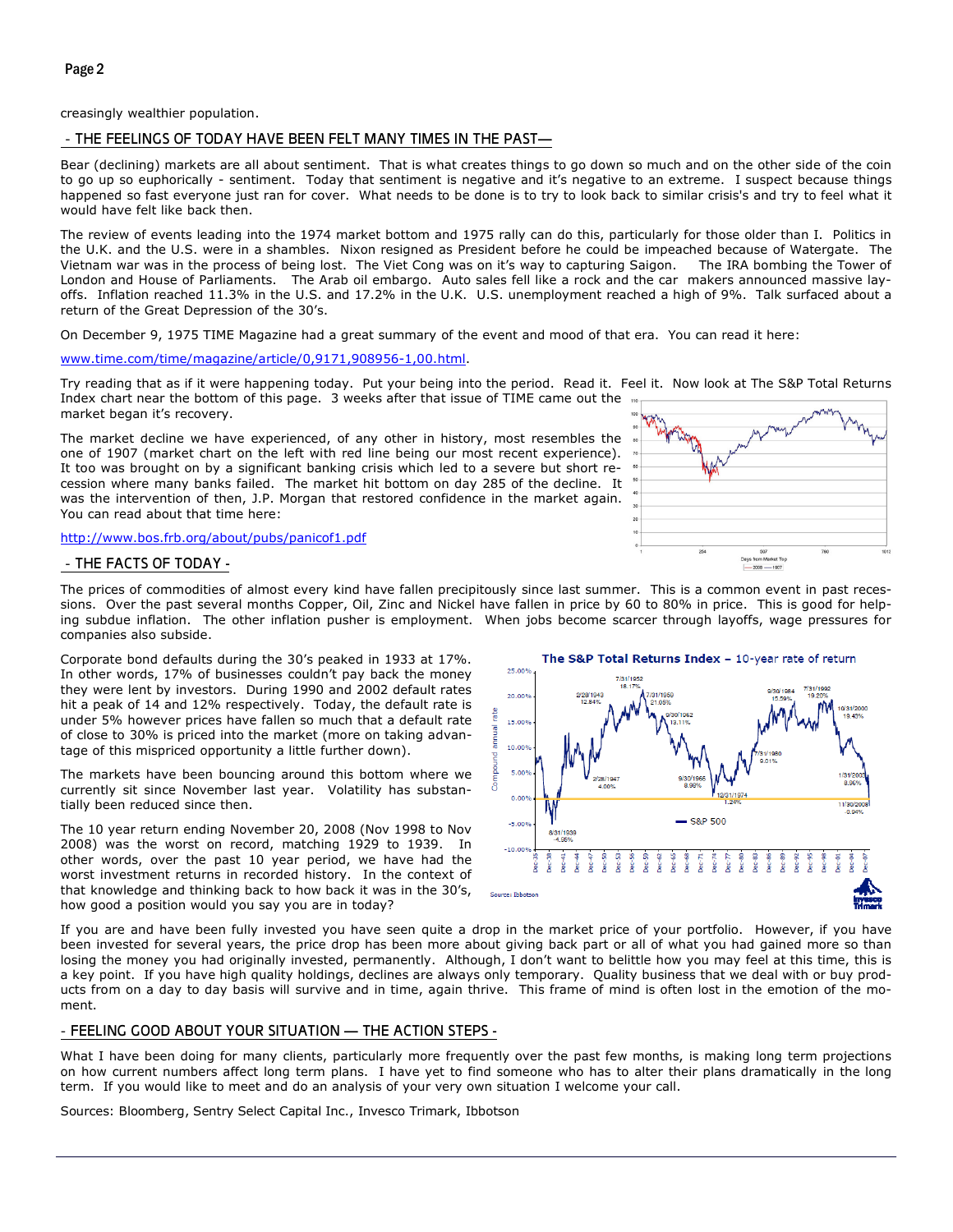## BE INTELLIGENTLY BOLD... NOW

The basics of what I am writing about here has been sent out previously through the "E Loop". If you haven't heard about this already email Cheryl@careyvandenberg.com right now and we'll add you to the subscription list.

High Yield Bonds are a significant investment opportunity, one that is being widely brought to the attention of Financial Planners and Advisors but is not being talked about in the media. This excellent opportunity is about taking advantage of the fears of the masses, by buying bonds that many discarded indiscriminately, down to ludicrous discounts compared to their par values. These bonds were sold without really considering the financial strength of the company or government whose bonds they hold. Thus, the bonds are currently selling at substantially less than what you as an investor holding the bonds would get when they mature. This gives you, the "Intelligently Bold" investor, an opportunity for significant capital gains. While you wait for that, which should be in relatively short order, you get a very healthy interest yield on your investment.

The biggest difference between the common shares of a company and their high yield bonds is the bonds pay a higher income than the common shares of the company while giving you more safety than the common equity. The reason for this is that if a dividend paying company gets squeezed financially, they will cut or stop their dividend completely well before they will stop paying the interest on their bonds.

I have sorted through the 81 High Yield Bond Funds available in Canada and narrowed the field down to 11. The interest yields on these range from 7.4% to 12.7% per year (most being in the  $8 - 9%$  range). These yields are simply the net interest paid on the bonds. In most cases the interest from the fund is paid on a monthly basis.

The names of the companies you would most recognize within these High Yield Bond funds include Shaw Communications, Rogers Cable, Rogers Wireless, Bombardier, Sprint Nextel, Allied Waste, Dollarama (the Walmart of Dollar Stores) and Aramark, along with some of Canada's major chartered banks. Many of these are financially sound, recession resistant companies. Also among the list I noticed a U.S. hospital operator with almost 300 hospitals and surgery centers, as well as Emerging Market government bonds.

What I find particularly compelling is that the interest income paid on these High Yield Bond Funds can be particularly attractive when used in the context of using borrowed money, or "leverage". The interest income paid to you as an investor more than covers what the interest costs are on an investment loan.

#### Example: \$100,000 INVESTMENT IN A HIGH YIELD BOND PORTFOLIO USING BORROWED MONEY

#### Interest Expense @ 3.0% (Prime Rate) <\$292 / month>

#### Interest Income @ 9.1% (Average Income) \$758 / month

With the interest expense being tax deductible and the interest income fully taxable your after tax net income is \$262 per month. In other words, after all is said and done, you are putting \$262 / month into your pocket. Ironically, if your marginal tax rate is lower that net / after tax income is higher. This can be used to pay down the investment loan, or better still (from a tax perspective), pay down debt that is not tax deductible (a principal residence mortgage or other debt).

This anomaly won't last long. The last time this happened was in 2002, after the tech bubble had burst. However, the most significant in the past 25 years was in 1990, when the JP Morgan Global High Yield Index declined by 6.4% only to be followed by a 43.8% increase in 1991. With the same index down by 26.8% in 2008 I will leave it to you to guess on what the upside could be.

Want a diversifier? Real Estate Investment Trusts (REITs) are also trading at very low levels and because of it paying a very healthy rental income. The only REIT mutual fund available in Canada, which has 14 REITs in its portfolio is currently paying a combined net rental income yield of 11.8% per year.

Partners In Planning's "Leveraging Disclosure" can be viewed here: http://careyvandenberg.com/paperwork/PIP\_Leverage\_Disclosure.pdf

Disclaimer: Carey Vandenberg is a Financial Planner with Partners In Planning Financial Services Ltd (PIPFS). The views expressed have not been endorsed by PIPFS. The information contained does not constitute an offer or solicitation to buy or sell any investment fund, security or other product or service. This is not intended to provide specific financial, investment, tax, legal or accounting advice for you, and should not be relied upon in that regard. You should not act or rely on the information without seeking the advice of a professional. Commissions, trailing commissions, management fees and expenses all may be associated with mutual fund investments. Please read the prospectus before investing. Mutual funds are not guaranteed, their values change frequently and past performance may not be repeated.

## REFINANCE OR NOT TO REFINANCE—A CASE STUDY

If you have a mortgage and are wondering if it makes sense to refinance, here is an example of a couple who did exactly that. Today the best thing to do is take advantage of opportunities to better your position. This is just another example of that (normally the section "Web Gems" is normally in this space but I thought this info. To be more timely).

Dan and Leslie took out a \$300,000 mortgage 2 years ago. It was amortized over 35 years with an interest rate at 5.35% fixed for 5 year. The monthly payment was \$1,570.25. Leslie checked with the bank their mortgage was with and discovered the penalty to payout early would be 3 months interest. That equaled \$3,928.91 on a remaining mortgage balance of \$293,750.87.

The reason the couple was doing this digging was that they wanted to update their kitchen for an quoted cost of \$20,000. Along with the \$3,928.91 penalty to refinance they would have to pay legal and appraisal of \$1000 as well. When all is said and done their new mortgage balance would be \$318,679.78 with a new rate of 4.29% for 5 years. Dan and Kim can leave the amortization the same (33 years remaining) and their new payment will be \$1,498.48 per month.

This example was supplied by George Colegrave, one of the handful of mortgage brokers I work with. Go to www.careyvandenberg.com/other.php for more information